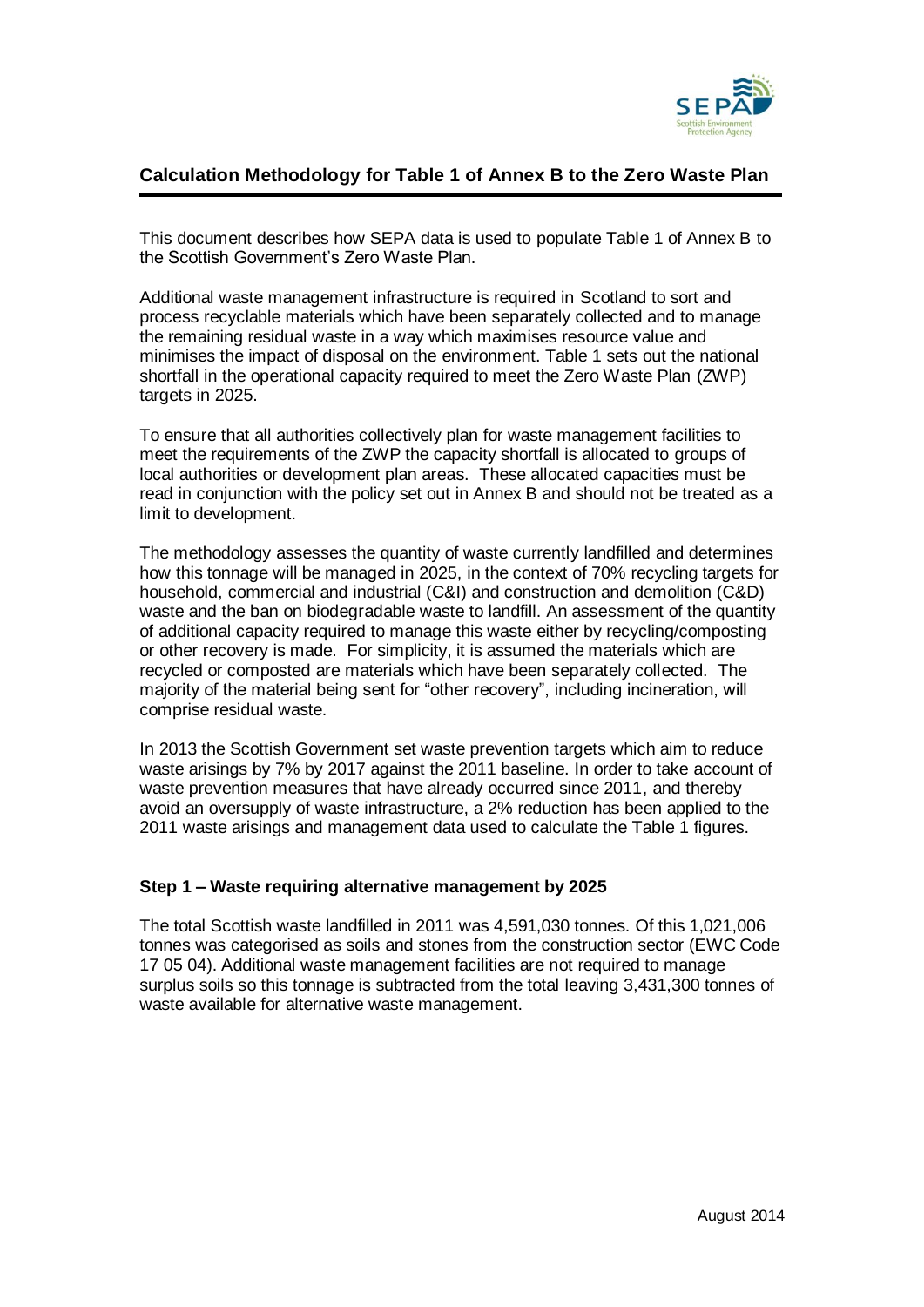

### **Step 2 – Operational capacity to reach 70% recycling**

Waste management data is split into household and C&I and the tonnage of additional recycling required to reach 70% recycling for each of these waste streams is calculated.

| Household waste arisings 2011     | 2,554,624 |
|-----------------------------------|-----------|
| Household waste recycled          | 1,024,144 |
| % Household waste recycled        | 40%       |
| Additional recycling to reach 70% | 764,093   |
|                                   |           |
| C&I waste arisings 2011           | 4,453,828 |
| C&I waste recycled                | 1,529,187 |
| % C&I waste recycled              | 34%       |
| Additional recycling to reach 70% | 1,588,493 |

In 2011, 1,306,310 tonnes of C&D waste was landfilled of which 1,021,006 tonnes were soil and stones and 138,725 tonnes were hazardous waste or non-recyclable and non-combustible materials. As explained above, surplus soil and stones only require other construction sites in order to be used and hazardous wastes such as asbestos will always be landfilled. The remaining 146,579 tonnes of C&D waste landfilled was made up of separately collected recyclable materials and mixed C&D waste which is assumed to be recyclable after, for example, separation at a C&D MRF or processing at an aggregates plant.

### **Step 3 – Tonnes of waste requiring alternative management**

These three capacity gaps for recycling are summed together to determine the national shortfall of operational recycling capacity in Scotland. The capacity gap for residual waste management is calculated by taking the difference between the total available for alternative treatment and the calculated capacity gap for recycling.

|                                    | Tonnage   | Percentage of Total |
|------------------------------------|-----------|---------------------|
| Waste to be diverted to            |           |                     |
| an alternative                     | 3,431,300 | 100%                |
| management method                  |           |                     |
| Recycling capacity <sup>1</sup>    |           |                     |
| required to meet 70%               | 2,499,165 | 73%                 |
| recycling                          |           |                     |
| Recycling/recovery                 |           |                     |
| capacity <sup>2</sup> for residual | 932,135   | 27%                 |
| waste                              |           |                     |

 $1$ Capacity to manage source segregated recyclables includes clean MRFs (for sorting dry recyclables), anaerobic digestion and composting (for source segregated biowastes).

 $2$ Capacity to manage residual waste includes dirty MRFs, mechanical sorting, biological treatment and thermal treatment processes (such as incineration, gasification, pyrolysis).